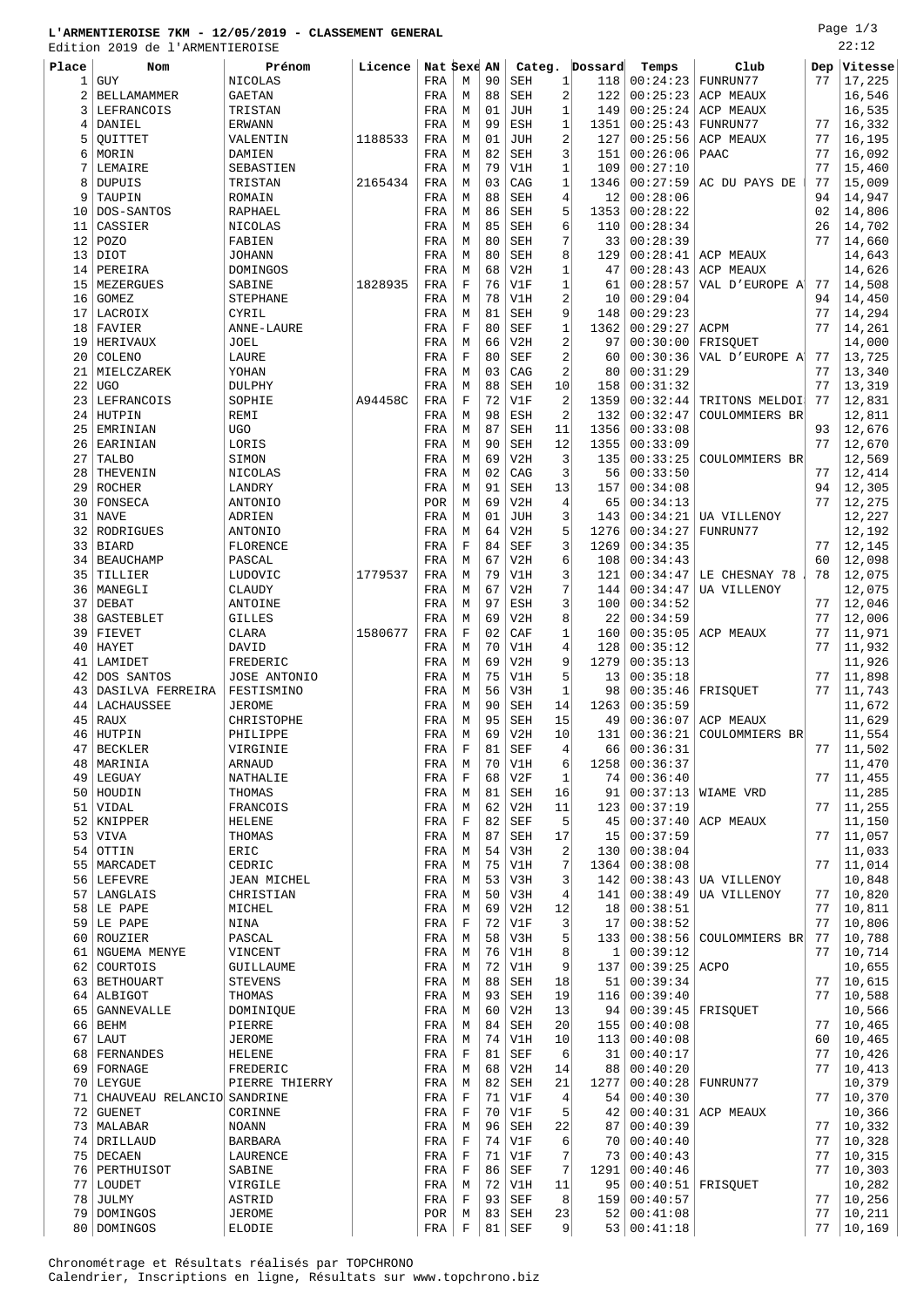## **L'ARMENTIEROISE 7KM - 12/05/2019 - CLASSEMENT GENERAL**

Edition 2019 de l'ARMENTIEROISE

Page 2/3 22:12

| Place | Nom              | Prénom           | Licence | Nat Sexe AN  |             |    | Categ.                        |                | Dossard | Temps           | Club           | Dep | Vitesse |
|-------|------------------|------------------|---------|--------------|-------------|----|-------------------------------|----------------|---------|-----------------|----------------|-----|---------|
| 81    | SIMON            | NAOMIE           |         | FRA          | $\mathbf F$ | 81 | <b>SEF</b>                    | 10             | 126     | 00:41:22        |                | 77  | 10,153  |
| 82    | <b>BOET</b>      | MARJORIE         |         | FRA          | $\mathbf F$ | 79 | V1F                           | 8              | 62      | 00:41:22        |                | 77  | 10,153  |
| 83    | THOMAES          | CYRIL            |         | FRA          | М           | 87 | <b>SEH</b>                    | 24             | 25      | 00:41:35        |                | 77  | 10,100  |
| 84    | <b>RUHLMANN</b>  | <b>STEPHANE</b>  |         | FRA          | M           | 73 | V1H                           | 12             | 1282    | 00:41:38        |                | 77  | 10,088  |
| 85    | <b>LEFEVRE</b>   | CELINE           |         | FRA          | $\mathbf F$ | 80 | <b>SEF</b>                    | 11             | 1249    | 00:41:45        |                | 77  | 10,060  |
| 86    | LEFEVRE          | LAURENT          |         | FRA          | M           | 73 | V1H                           | 13             | 1248    | 00:41:45        |                | 77  | 10,060  |
| 87    | DORIONS          | AURELIE          |         | FRA          | F           | 82 | <b>SEF</b>                    | 12             | 21      | 00:41:49        |                | 77  | 10,044  |
| 88    | POMMERAUD        | LAURE            |         | FRA          | $\mathbf F$ | 82 | <b>SEF</b>                    | 13             | 24      | 00:41:50        |                | 77  | 10,040  |
| 89    | JOLY             | <b>AURELIE</b>   |         | FRA          | $\mathbf F$ | 82 | <b>SEF</b>                    | 14             | 139     | 00:41:51        |                | 77  | 10,036  |
|       |                  |                  |         |              |             |    |                               |                |         |                 |                |     |         |
| 90    | DROIN BALLIOT    | <b>ESTELLE</b>   |         | FRA          | $\mathbf F$ | 77 | V1F                           | 9              | 28      | 00:41:51        |                | 77  | 10,036  |
| 91    | AIT OUALI        | LINDA            |         | FRA          | $\mathbf F$ | 81 | <b>SEF</b>                    | 15             | 67      | 00:41:57        |                | 77  | 10,012  |
| 92    | ZOETEMELK        | STEPHANIE        |         | FRA          | F           | 79 | V1F                           | 10             | 1272    | 00:41:57        |                |     | 10,012  |
| 93    | PISSELOUP        | VIRGINIE         |         | FRA          | $\mathbf F$ | 81 | <b>SEF</b>                    | 16             | 5       | 00:42:01        |                | 24  | 9,996   |
| 94    | MALLEVILLE       | <b>BERTRAND</b>  |         | FRA          | М           | 82 | <b>SEH</b>                    | 25             | 1284    | 00:42:01        |                | 77  | 9,996   |
| 95    | <b>DRUJON</b>    | PERINNE          |         | FRA          | $\mathbf F$ | 83 | <b>SEF</b>                    | 17             | 1285    | 00:42:01        |                | 77  | 9,996   |
| 96    | <b>GALLARDO</b>  | <b>JOSE</b>      |         | FRA          | М           | 74 | V1H                           | 14             | 115     | 00:42:02        |                | 77  | 9,992   |
| 97    | FREX             | BENJAMIN         |         | FRA          | М           | 78 | V1H                           | 15             | 4       | 00:42:02        |                | 24  | 9,992   |
| 98    | DUTHOIT          | CAROLE           |         | FRA          | $\mathbf F$ | 74 | V1F                           | 11             | 93      | 00:42:12        | FRISQUET       |     | 9,953   |
| 99    | QUENISSET        | <b>GUENAELLE</b> |         | FRA          | $\mathbf F$ | 84 | <b>SEF</b>                    | 18             | 111     | 00:42:15        |                | 60  | 9,941   |
| 100   | MOREIGNE         | PAMELA           |         | FRA          | $\mathbf F$ | 83 | <b>SEF</b>                    | 19             | 162     | 00:42:22        |                | 77  | 9,913   |
| 101   | <b>LANTENOIS</b> | CYNTHIA          |         | FRA          | $\mathbf F$ | 77 | V1F                           | 12             | 76      | 00:42:28        |                | 77  | 9,890   |
|       |                  |                  |         |              |             |    |                               |                |         |                 |                |     |         |
| 102   | <b>GILLET</b>    | STEPHANIE        | 2110539 | FRA          | $\mathbf F$ | 74 | V1F                           | 13             | 1368    | 00:42:31        | ESPO PATHUS    | 77  | 9,878   |
| 103   | DOS SANTOS       | ALEXANDRA        |         | FRA          | F           | 78 | V1F                           | 14             | 14      | 00:42:33        |                | 77  | 9,871   |
| 104   | VEDOVATI         | <b>JESSICA</b>   |         | FRA          | $\mathbf F$ | 82 | <b>SEF</b>                    | 20             | 2114    | 00:42:40        |                |     | 9,844   |
| 105   | CASCUA           | <b>STEPHANE</b>  |         | FRA          | М           | 64 | V2H                           | 15             | 145     | 00:42:41        |                | 75  | 9,840   |
| 106   | TOUCHAIS         | <b>HELENE</b>    |         | FRA          | $\mathbf F$ | 73 | V1F                           | 15             | 27      | 00:42:42        |                | 77  | 9,836   |
| 107   | LEGENDRE         | <b>EMILIE</b>    |         | FRA          | $\mathbf F$ | 83 | <b>SEF</b>                    | 21             | 23      | 00:42:47        |                | 77  | 9,817   |
| 108   | PITIDDU          | STEPHANIE        |         | FRA          | F           | 81 | <b>SEF</b>                    | 22             | 58      | 00:43:03        |                | 77  | 9,756   |
| 109   | LAROCHE          | XAVIER           |         | FRA          | М           | 87 | <b>SEH</b>                    | 26             | 40      | 00:43:08        |                | 77  | 9,737   |
| 110   | VISBECQ          | CORINNE          |         | FRA          | $\mathbf F$ | 68 | V2F                           | 2              | 1253    | 00:43:16        |                | 77  | 9,707   |
| 111   | METIVIER         | ALEXANDRE        |         | FRA          | M           | 75 | V1H                           | 16             | 63      | 00:43:26        |                | 24  | 9,670   |
|       |                  |                  |         |              |             | 03 |                               | 2              | 64      | 00:43:26        |                | 24  |         |
| 112   | METIVIER         | <b>AUBANE</b>    |         | FRA          | F           |    | CAF                           |                |         |                 |                |     | 9,670   |
| 113   | LAMBART          | <b>ESTELLE</b>   |         | FRA          | $\mathbf F$ | 73 | V1F                           | 16             | 36      | 00:43:40        | HANDIFUNSPORT  |     | 9,618   |
| 114   | AIT IDIR         | <b>AUDREY</b>    |         | FRA          | F           | 79 | V1F                           | 17             | 138     | 00:43:40        | HANDIFUNSPORT  | 77  | 9,618   |
| 115   | LIEVENS          | FRANCK           |         | FRA          | M           | 85 | <b>SEH</b>                    | 27             | 39      | 00:43:41        | HANDIFUNSPORT  |     | 9,615   |
| 116   | THIAULT          | GUILLAUME        |         | FRA          | М           | 90 | <b>SEH</b>                    | 28             | 37      | 00:43:41        | HANDIFUNSPORT  |     | 9,615   |
| 117   | DELISSE          | FLORIANE         |         | FRA          | $\mathbf F$ | 89 | <b>SEF</b>                    | 23             | 1286    | 00:43:41        |                | 77  | 9,615   |
| 118   | <b>DEBOCO</b>    | <b>ISABELLE</b>  |         | FRA          | $\mathbf F$ | 70 | V1F                           | 18             | 35      | 00:43:42        | HANDIFUNSPORT  |     | 9,611   |
| 119   | AIT IDIR         | MOURAD           |         | FRA          | М           | 78 | V1H                           | 17             | 38      | 00:43:42        | HANDIFUNSPORT  | 77  | 9,611   |
| 120   | KUSZEWSKI        | VIRGINIE         |         | FRA          | $\mathbf F$ | 81 | <b>SEF</b>                    | 24             | 59      | 00:43:44        |                | 77  | 9,604   |
| 121   | THIEBAULT        | VALERIE          |         | FRA          | F           | 74 | V1F                           | 19             | 156     | 00:43:44        |                | 77  | 9,604   |
| 122   | PRAUSE           | RAMATA           |         | FRA          | $\mathbf F$ | 79 | V1F                           | 20             | 48      | 00:43:49        | ACP MEAUX      |     | 9,585   |
| 123   | RACHEL           | QUENTIN          |         | FRA          | М           | 98 | <b>ESH</b>                    | $\overline{4}$ | 1360    | 00:43:52        |                | 77  | 9,574   |
|       |                  |                  |         |              |             | 89 |                               |                |         |                 |                |     |         |
| 124   | <b>BOITEAUD</b>  | <b>HELENA</b>    |         | FRA          | F           |    | <b>SEF</b>                    | 25             | 1259    | 00:44:03        |                |     | 9,535   |
| 125   | SADKOWSKI        | JULIE            |         | FRA          | $\mathbf F$ | 87 | <b>SEF</b>                    | 26             | 1369    | 00:44:12        |                | 77  | 9,502   |
| 126   | POITEVIN         | <b>AUDREY</b>    |         | FRA          | $\mathbf F$ | 87 | <b>SEF</b>                    | 27             |         | 3211   00:44:18 |                | 77  | 9,481   |
|       | 127 LAROCHE      | LUDIVINE         |         | $_{\rm FRA}$ | $\mathbf F$ | 84 | $\operatorname{\mathsf{SEF}}$ | 28             |         | 82 00:44:18     |                | 77  | 9,481   |
| 128   | LAGRANGE GORRIZ  | CLAIRE           |         | FRA          | F           | 82 | SEF                           | 29             | 26      | 00:44:25        |                | 77  | 9,456   |
|       | 129 MORIN        | MAGALIE          |         | FRA          | F           | 79 | V1F                           | 21             | 30      | 00:44:33        |                | 77  | 9,428   |
| 130   | CHAMPRENAUT      | JULIE            |         | FRA          | F           | 80 | SEF                           | 30             | 112     | 00:44:34        |                | 77  | 9,424   |
|       | 131   MOHR       | NICOLE           |         | FRA          | F           | 57 | V3F                           | 1              | 34      | 00:44:38        | FRISQUET       |     | 9,410   |
|       | 132 BONNET       | NADEGE           |         | FRA          | F           | 79 | V1F                           | 22             | 1268    | 00:44:38        | RUNNING NANTEU |     | 9,410   |
|       | 133 GRESSET      | ARMELLE          |         | FRA          | F           | 79 | V1F                           | 23             | 124     | 00:44:39        |                | 77  | 9,406   |
|       | 134 ALDEBERT     | CATHERINE        |         | FRA          | F           | 72 | V1F                           | 24             | 7       | 00:44:45        |                | 77  | 9,385   |
| 135   | POITEVIN         | PASCALE          |         | FRA          | F           | 59 | V3F                           | 2              | 3225    | 00:44:50        |                | 77  | 9,368   |
|       | 136 CASCUA       | <b>ELISABETH</b> |         | FRA          | $\mathbf F$ | 67 | V2F                           | 3              | 146     | 00:44:54        |                | 75  | 9,354   |
| 137   | MARAIS           | JULIE            |         | FRA          | F           | 83 | SEF                           | 31             | 1367    | 00:44:54        |                | 77  | 9,354   |
|       | 138 LE LAGADEC   | <b>BERNARD</b>   | 189865  | FRA          | М           | 49 | V4H                           | $\mathbf{1}$   | 1358    | 00:45:05        | FS ESBLY COUPV | 77  |         |
|       |                  |                  |         |              |             |    |                               |                |         |                 |                |     | 9,316   |
| 139   | VANDERHOEVEN     | FREDERIC         |         | FRA          | М           | 60 | V2H                           | 16             | 29      | 00:45:18        |                | 77  | 9,272   |
|       | $140$ DUPRE      | AUDREY           |         | FRA          | F           | 85 | SEF                           | 32             | 6       | 00:45:18        |                | 77  | 9,272   |
|       | 141 GARGUET      | SEBASTIEN        |         | FRA          | М           | 77 | V1H                           | 18             | 90      | 00:45:24        | WIAME VRD      |     | 9,251   |
|       | 142 BARROIS      | CECILE           |         | FRA          | F           | 81 | <b>SEF</b>                    | 33             | 1349    | 00:45:31        |                | 77  | 9,227   |
|       | 143 VILLATTE     | NATHALIE         |         | FRA          | $\mathbf F$ | 76 | V1F                           | 25             | 101     | 00:45:31        |                | 77  | 9,227   |
|       | 144 GUILLARD     | YANNE            |         | FRA          | F           | 88 | SEF                           | 34             | 75      | 00:45:45        |                | 77  | 9,180   |
|       | 145   BAUDEUX    | DIDIER           |         | FRA          | М           | 73 | V1H                           | 19             | 57      | 00:45:48        | TEAM COLIN     |     | 9,170   |
|       | 146 RIBEIRO      | CARLA            |         | FRA          | F           | 73 | V1F                           | 26             | 119     | 00:45:48        |                | 77  | 9,170   |
| 147   | ANNE SOCH        | PASCAL           | 2039694 | FRA          | М           | 93 | <b>SEH</b>                    | 29             | 1289    | 00:45:48        | <b>ACPO</b>    |     | 9,170   |
|       | $148$ LAUT       | CAROLINE         |         | FRA          | $\mathbf F$ | 73 | V1F                           | 27             | 114     | 00:45:54        |                | 60  | 9,150   |
|       | 149 GENIN LOUAT  | CELINE           |         | FRA          | F           | 69 | V2F                           | 4              | 150     | 00:46:00        |                | 77  | 9,130   |
|       | 150   MORVAN     | <b>AUDREY</b>    |         | FRA          | $\mathbf F$ | 83 | <b>SEF</b>                    | 35             | 19      | 00:46:22        |                |     | 9,058   |
|       |                  |                  |         |              |             |    |                               |                |         |                 |                |     |         |
|       | 151   MAILLOT    | <b>KARYNE</b>    |         | FRA          | F           | 74 | V1F                           | 28             | 83      | 00:46:25        |                | 77  | 9,048   |
|       | 152 MAILLOT      | CYNTHIA          |         | FRA          | $\mathbf F$ | 01 | JUF                           | 1              | 84      | 00:46:26        |                | 77  | 9,045   |
|       | 153   MAILLOT    | FABIEN           |         | FRA          | М           | 73 | V1H                           | 20             | 85      | 00:46:27        |                | 77  | 9,042   |
|       | 154   SOLANO     | AUDREY           |         | FRA          | F           | 82 | SEF                           | 36             | 2       | 00:46:30        |                | 77  | 9,032   |
|       | 155   FERRERO    | VERONIQUE        |         | FRA          | F           | 77 | V1F                           | 29             | 8       | 00:46:33        |                | 77  | 9,023   |
|       | 156   FERRERO    | ERIC             |         | FRA          | М           | 72 | V1H                           | 21             | 16      | 00:46:33        |                | 77  | 9,023   |
|       | 157   PIMONT     | SOPHIE           |         | FRA          | $\mathbf F$ | 82 | SEF                           | 37             | 11      | 00:46:44        |                | 77  | 8,987   |
| 158   | CHATELET         | LAURANNE         |         | FRA          | F           | 86 | SEF                           | 38             | 1273    | 00:46:55        |                |     | 8,952   |
|       | 159   ALASSIMONE | VANESSA          |         | FRA          | $\mathbf F$ |    | 88   SEF                      | 39             | 1287    | 00:48:10        |                |     | 8,720   |

THEODOSE ETIENNE FRA M 81 SEH 30 161 00:48:23 ACSL CREGY 8,681